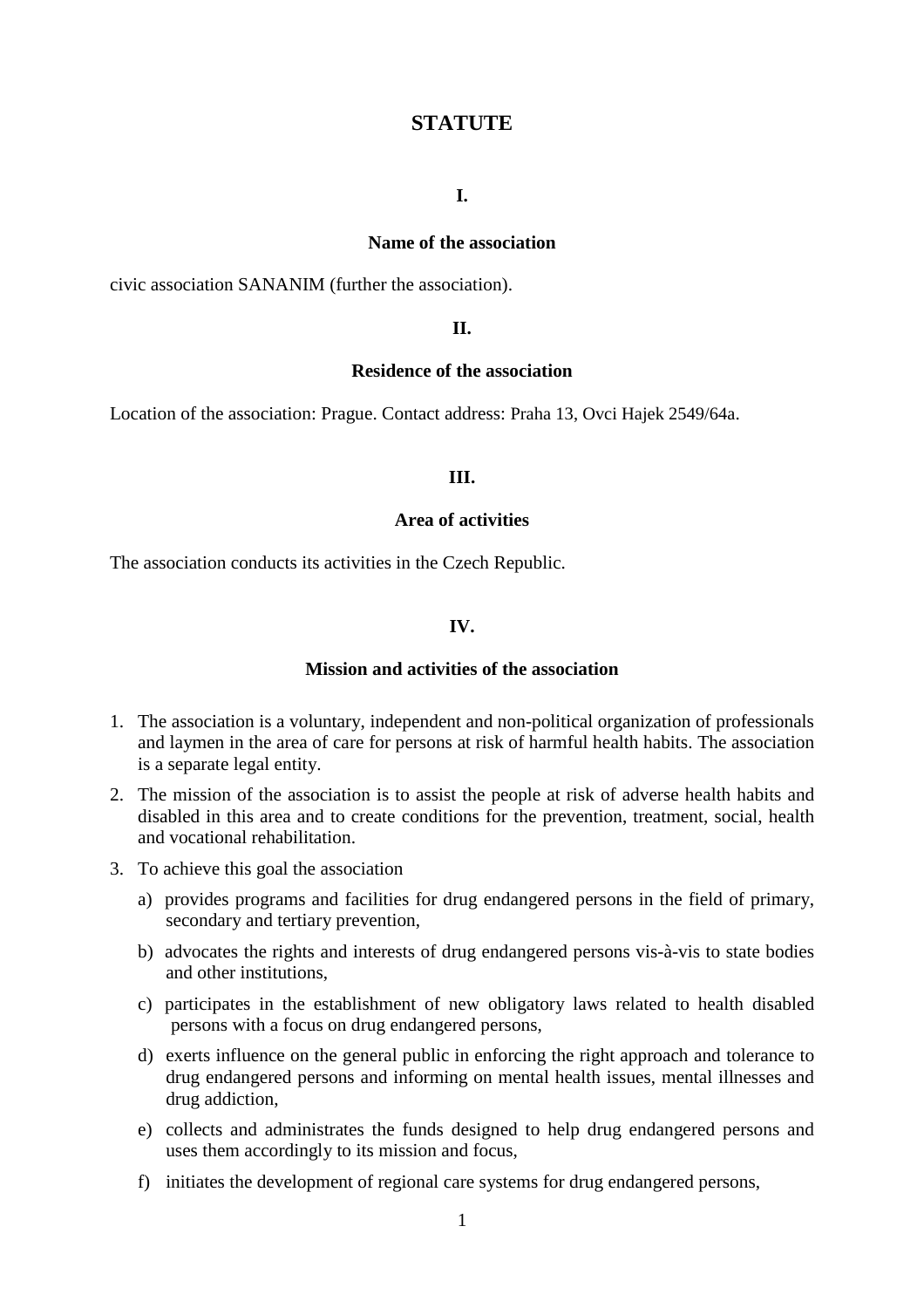- g) participates actively in the international organizations where has membership,
- h) may be the collective member of an interest association with a similar focus,
- i) has rights to establish a foundation and to develop foundation activities,
- j) in order to provide funds for its activities, the association is allowed to become founder or member of commercial companies, member of cooperatives or partner of commercial organizations, eventually to develop its own economic activities in order to obtain means for the operation of its facilities and the implementation of its programs.

# **V.**

# **Rules of the membership in the association**

- 1. Membership in the association is voluntary. A member of the association can be a physical entity as well as a legal entity willing to participate to its activities in compliance with the mission and focus of the association and agreeing with the association statute. A member of the association can be also a foreign entity, in particular in case when he/she/it supports the activities of the association by giving a factual or financial gift, securing specific service or in other similar form.
- 2. Parties interested in the membership can apply by written application. The Management Board decides on the acceptation of the application. Membership starts at the date of accepting the application. The proof of the membership is a membership certificate issued by the Management Board.
- 3. Honor membership can be assigned in specific well-founded cases to persons who have merit in the development of care for drug endangered persons. The Management Board awards the honor membership on the basis of a proposition made by one of the association members.

# **VI.**

# **Rights and obligations of association members**

- 1. Members of the association have the following rights:
	- a) to participate in the association activities within the framework of their possibilities, needs and interests,
	- b) to use all services of the association and other member advantages and to take part in the events organized by the association,
	- c) to be informed on the activities and economics of the association,
	- d) to make proposals and suggestions on the activities of the association and of its bodies,
	- e) to support activities and development of the association by voluntary subsidies, gifts or in another way,
	- f) to participate in the sponsoring program of the association.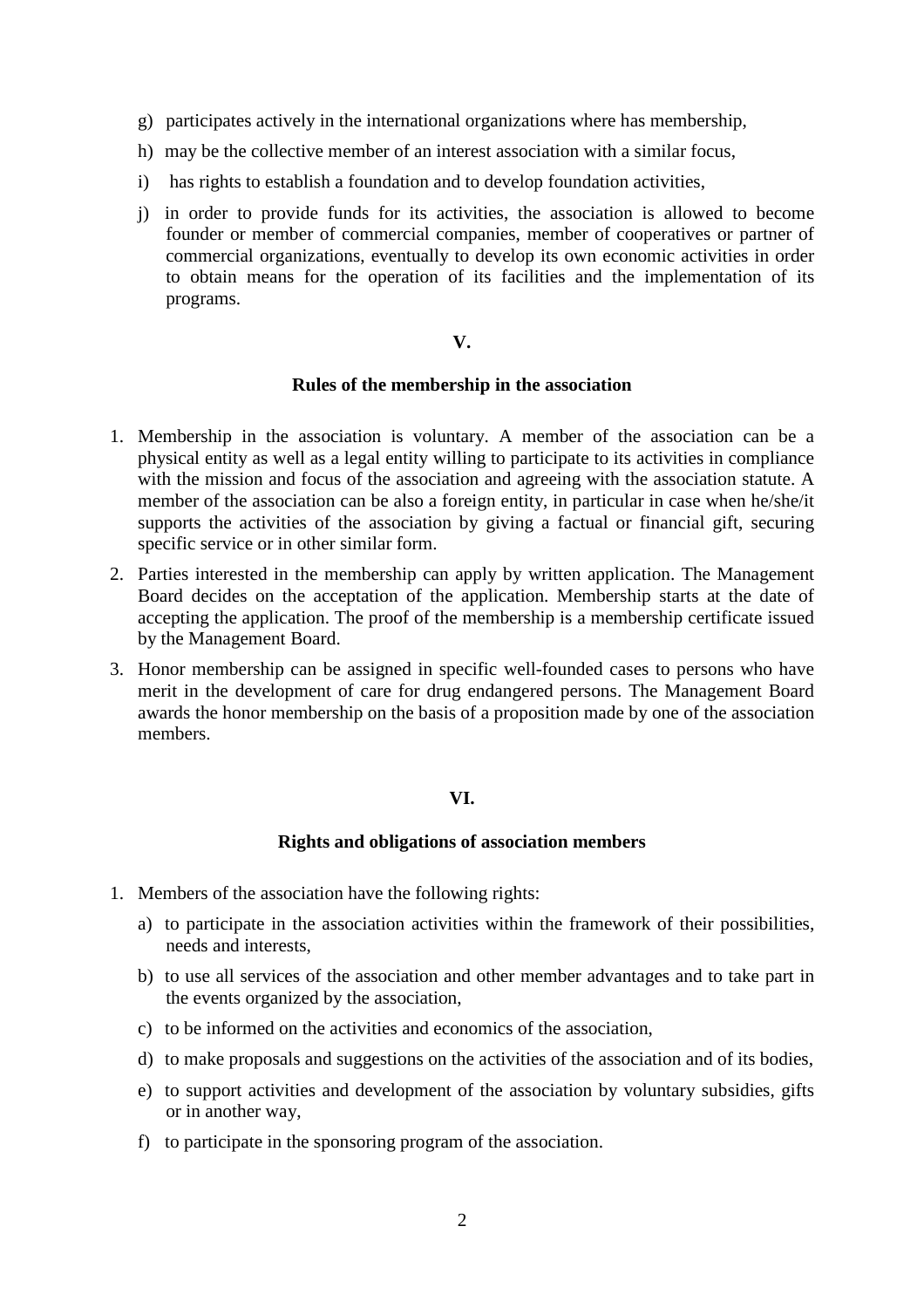- 2. The obligations of the association members are the following:
	- a) to act in compliance with the focus and the mission of the association and within each one's own personal limits to take active part on its activities and to contribute to the promotion, development and good reputation of the association,
	- b) to execute properly and responsibly entrusted functions and working activities in the association,
	- c) to respect the statute and other internal rules of the association.

## **VII.**

# **Termination of the membership**

Membership in the association may be terminated by the following:

- 1. Written notice of the member on membership termination.
- 2. Decease of the member.
- 3. Termination of the membership in case when the member is no more taking part on association activities longer than for two years – on terminations for these reasons may decide the Management Board.
- 4. On the exclusion of a member for statute violation or harming the good reputation of the association must decide the General Assembly; until it is convened the Management Board might suspend the membership.
- 5. By the termination of the association.

# **VIII.**

### **Establishment of the association**

The statutory bodies of the association are the following:

- 1. General Assembly
- 2. Management Board
- 3. Control Board
- 4. Experts Board

# **IX.**

# **General Assembly**

1. The General Assembly is an assembly of all association members. If the legal entity is an association member, then the entity representative with the vote right will take part of the assembly.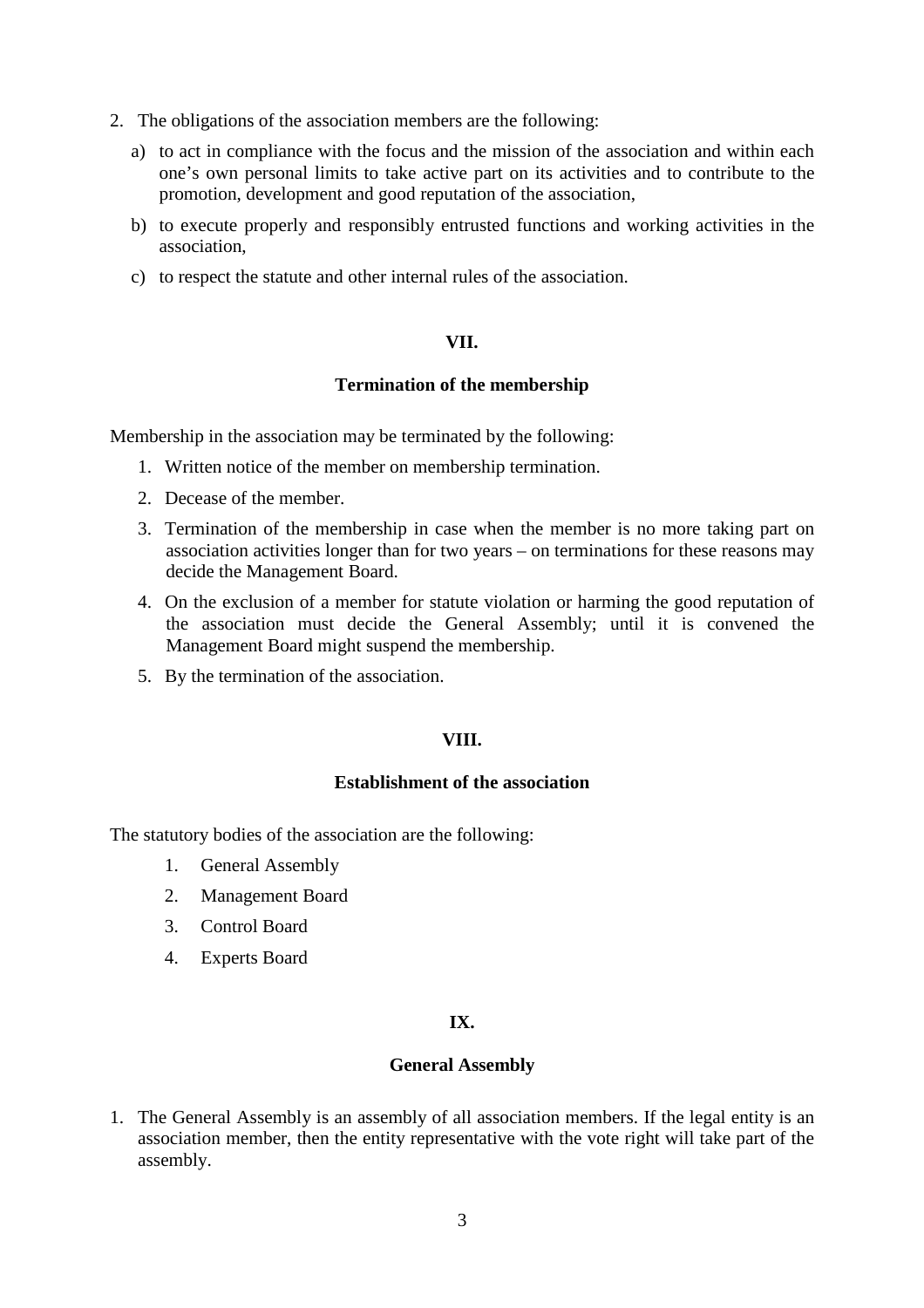- 2. The General Assembly is the supreme body of the association.
- 3. The Chairman of the Management Board convenes the General Assembly at least once a year. The Chairman of the Management Board convenes the General Assembly until 30 days upon a request of the Management Board, the Control Board or if at least one third of members requests for it.
- 4. Every member must receive a written card of invitation for the General Assembly.
- 5. The General Assembly is able to reach the quorum if the majority of members (delegates) attend.
- 6. To obtain a quorum in the General Assembly an agreement of the majority of present members (delegates) is necessary.

# **X.**

#### **General Assembly activities**

The activities of the General Assembly are the following:

- 1. to approve, to modify and to amend the association statute,
- 2. to discuss and to approve the concept of association activities,
- 3. to approve the annual financial report,
- 4. to approve the annual report on association activities,
- 5. to elect and to remove members of the Management Board and their alternates,
- 6. to elect and to remove members of the Control Board

# **XI.**

#### **Management Board of the association**

- 1. The Management Board of the association is a statutory body of the association.
- 2. The Management Board administrates activities of the association in the period between the General Assemblies.
- 3. The Management Board prepares the conception of association activities. The Management Board forwards this conception for an approval to the General Assembly.
- 4. The Management Board has at least 5 members.
- 5. The Management Board is elected for two years. At least three previous members must become members of the new Management Board to keep the continuity.
- 6. A Chairman and two Vice-Chairmen are elected from the members of the Management Board.
- 7. Any of the Vice-Chairmen represents the Chairman in case of his/her absence. The level of the representation sets the Chairman.
- 8. The Chairman of the Management Board of the association: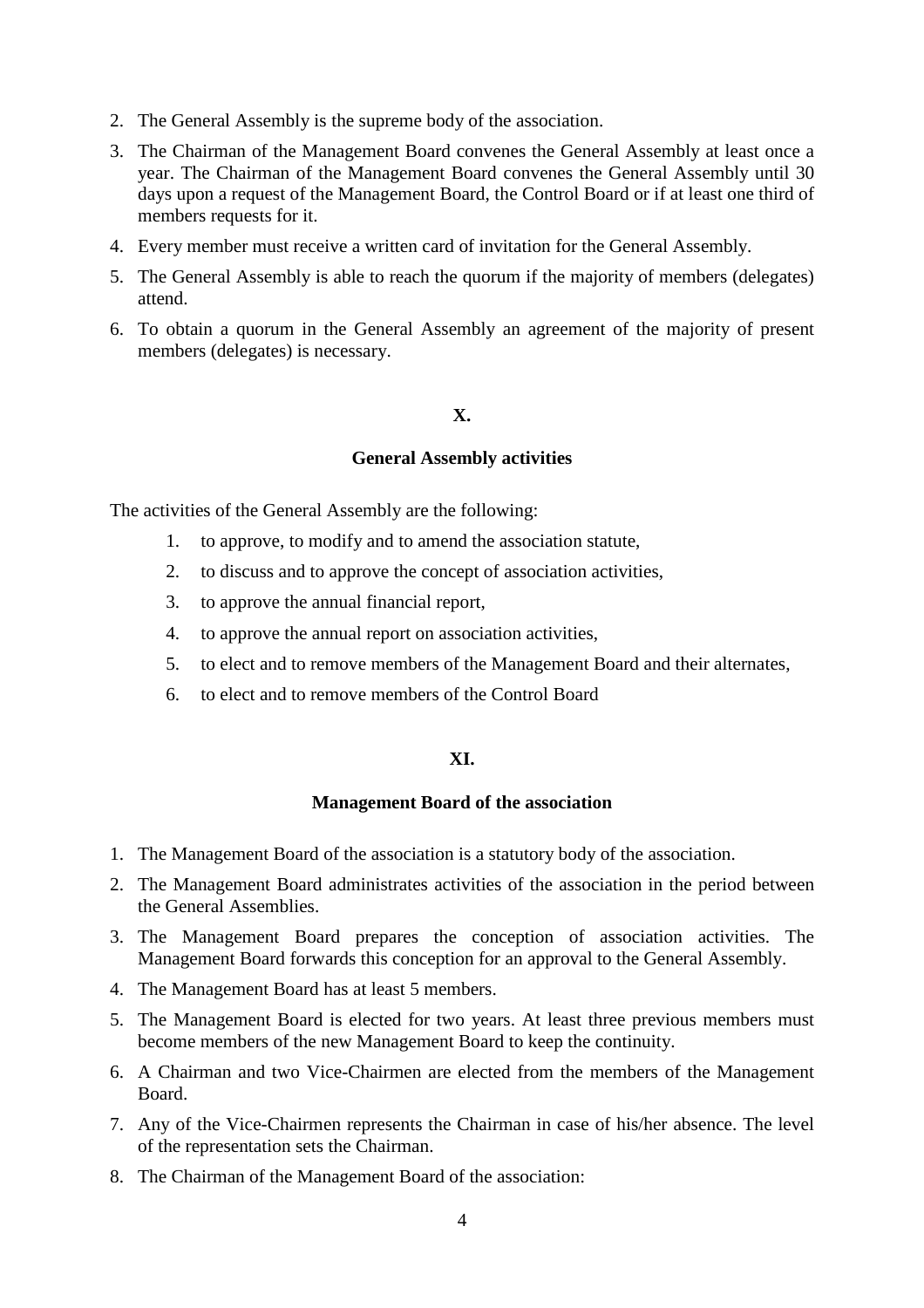- a) is acting and signing on behalf of the association,
- b) convenes the General Assembly,
- c) convenes and conducts the meetings of the Management Board,
- d) establishes the principles of financial management of the association,
- e) decides and implements the measures needed to ensure activities of the associations between meetings of the Management Board,
- f) has the right to delegate his/her powers.
- 9. The Management Board responds to the General Assembly for its activities.
- 10. At the proposal of the Chairman, the Management Board may appoint and remove the Executive Director, whose activities are controlled by the Management Board and who responds to it.
- 11. To ensure the exercise of its function, the Management Board delegates managing and signature powers to the Executive Director. The Executive Director publishes internal supervisory standards - regulations, organization rules, work rules etc. in order to ensure the management and operation of the organization. His/her rights and obligations are governed by work contract.
- 12. The Management Board draws up the minutes of its meetings, of which one copy is delivered to the Control Board and another one is deposited in the archives.

## **XII.**

# **Control Board**

- 1. The General Assembly elects the members of the Control Board.
- 2. The Control Board elects a Chairman out of its members. The Chairman can take part in the Management Board proceedings with an advisory vote.
- 3. The Control Board supervises the economics of the association in particular from the point of view of the observance of obligatory laws, statute and other internal rules of the association.
- 4. The Control Board has 3 members.
- 5. The Control Board meets accordingly to its activities plan but at least twice a year. The outcome of every meeting is recorded in the minutes. A copy of these minutes is to be sent to the Chairman of the Management Board.
- 6. Membership in the Control Board is incompatible with the membership in any other statutory bodies of the association.
- 7. The Control Board submits revision reports to the Chairman of the Management Board.
- 8. The Control Board submits a report on its activities to the General Assembly, to which it responds.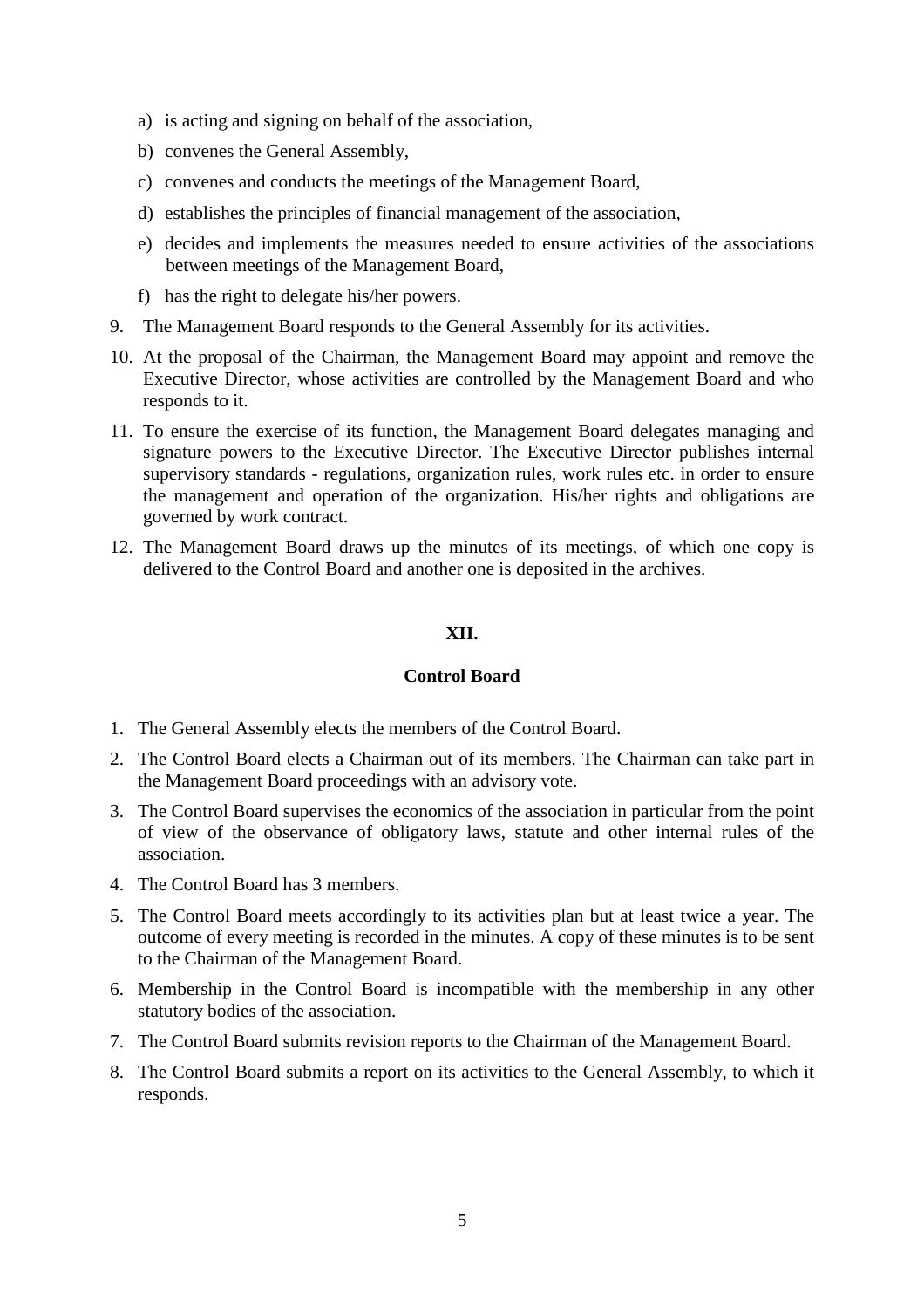### **XIII.**

# **Expert board**

- 1. The Expert Board is an expert body of the association, which guarantees the quality and professionalism of the provided services. For this reason the members of the Expert Board have a right to control the provided services and to approve and to supervise the content of individual programs.
- 2. The Chairman of the Management Board appoints the members of the Expert Board based on suggestions of the members of the Management Board.
- 3. The Expert Board elects its Chairman who directs its activities and when invited has a right to take part in the Management Board proceedings with an advisory vote.
- 4. The Expert Board has 5 members maximum where at least two of them must be independent (they may not have a long term contract with the association).
- 5. The Expert Board introduces its recommendations and comments to the Management Board (i.e. its Chairman).

### **XIV.**

#### **Economics and property of the association**

- 1. The association administrates the property and uses the property for fulfilling its goals. The property consists of:
	- a) Current and fixed assets.
	- b) Specific purpose and other financial subsidies, contributions and gifts, heritage.
	- c) Revenues from foundations, entrepreneurial activities, revenues from own assets and other revenues.
- 2. Economics of the association is ruled by obligatory laws, statute and other internal rules of the association.
- 3. Management of production programs and commercial activities can make part of economic activities of the association.
- 4. Financial means of the association are deposited on a separate financial account.

#### **XV.**

# **Resolution of disputes**

- 1. Disputes concerning activities of the association or the membership are resolved by the Management Board.
- 2. In the case, when the Management Board would not come to an agreement, the General Assembly will make the decision.